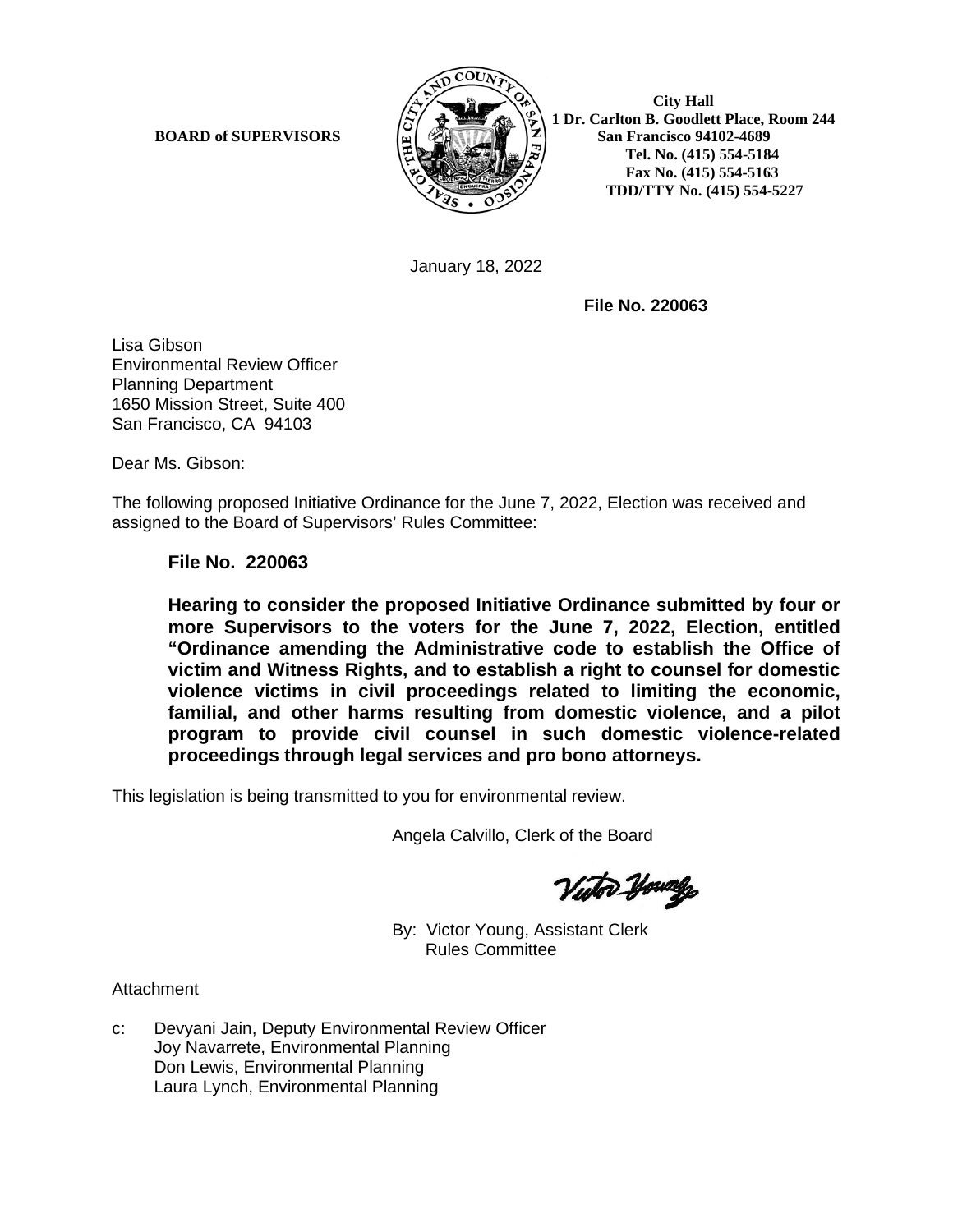

**SAN FRANCISCO FILED** 

 $1022$  JAN 14  $\Box$  3: 28

**Submittal Form SUDILITION IN DEPARTMENT OF ELECTIONS**<br>For Proposed Initiative Measure(s) **Prior to Submittal to the Department of Elections** 

## by 4 or more Supervisors or the Mayor

I, hereby submit the following proposed initiative measure(s) for hearing before the Board of Supervisors' Rules Committee prior to the submittal of the proposed initiative measure to the Department of Elections (Proposition C, November 2007).

This matter is for the June 7, 2022 Election.

Sponsor(s): Supervisor Catherine Stefani / AHSHA SAPAI / Matt Home) Re feel Mandelman

Subject: Victims' Rights Ballot Intatre

The text is listed below or attached:

See attached.

| Supervisor Catherine Stefani: |
|-------------------------------|
| Supervisor Matt Haney:        |
| Supervisor Ahsha Safai:       |
| Supervisor Rafael Mandelman:  |

(Clerk of the Board's Time Stamp)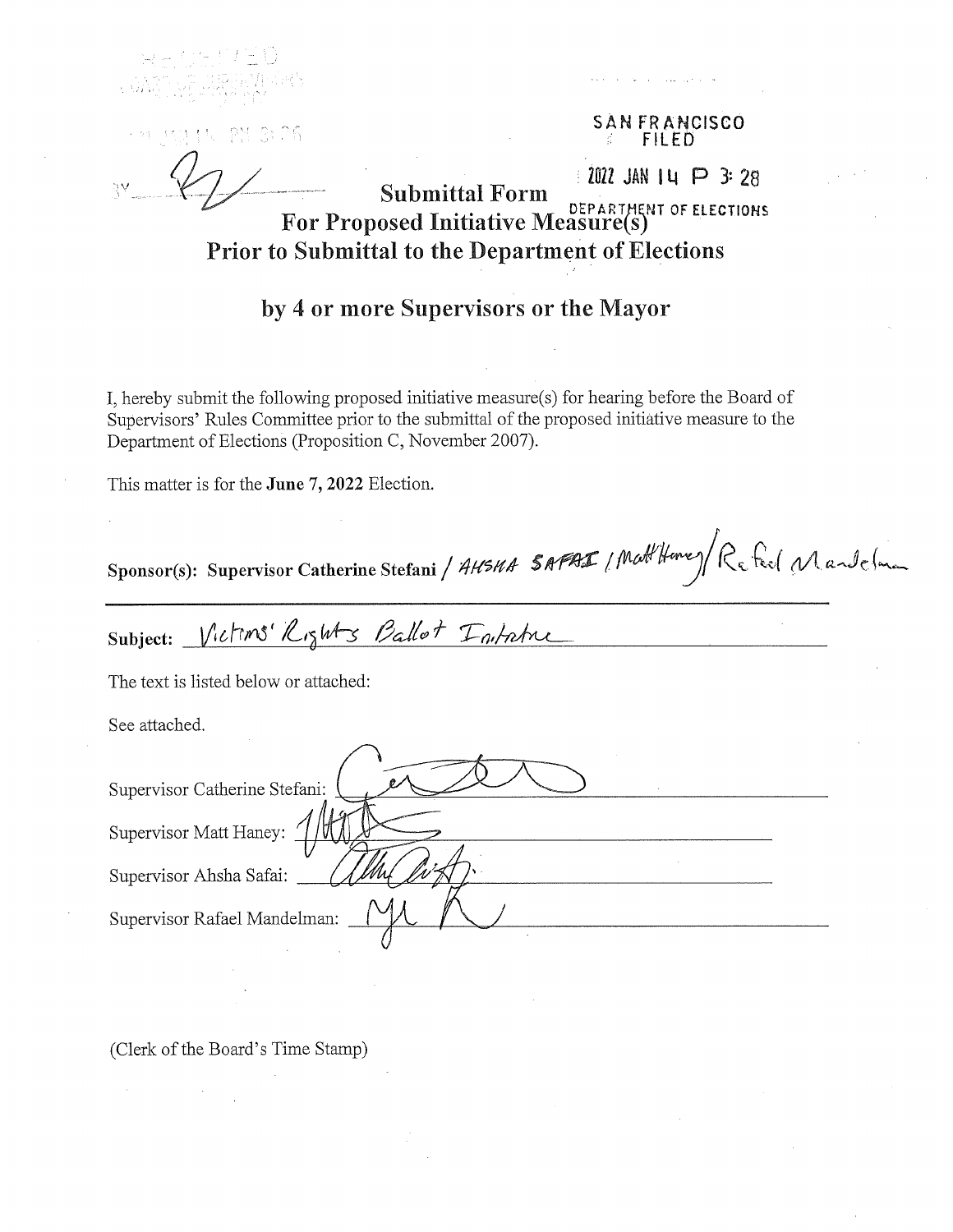$\label{eq:2.1} \mathcal{L}(\mathcal{L}) = \mathcal{L}(\mathcal{L}) \mathcal{L}(\mathcal{L})$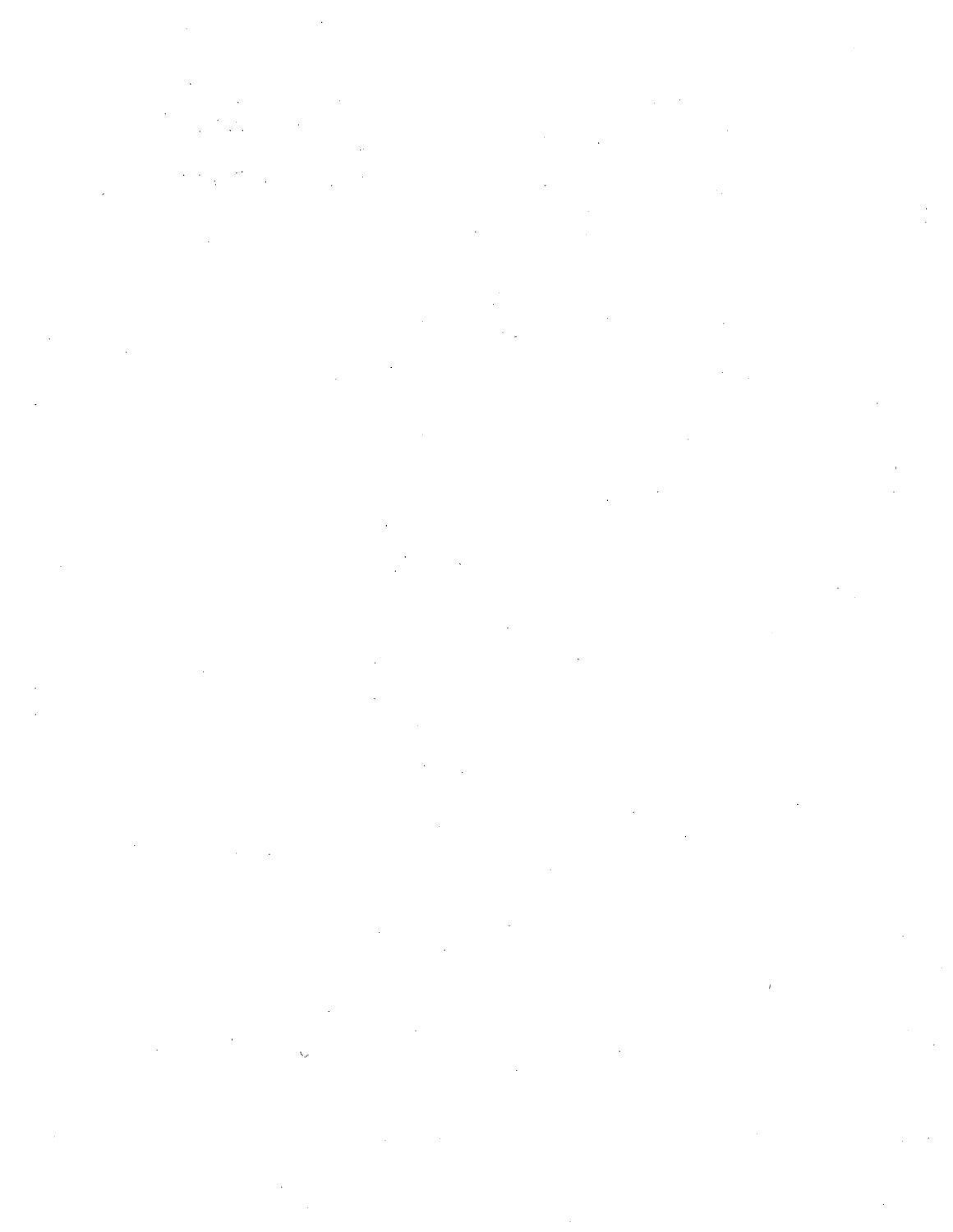## **SAN FRANCISCO** FILED

1022 JAN 14 P 3: 30

# PROPOSED INITIATIVE ORDINANCE TO BE SUBMITTED BY FOUR ORFMORFIONS SUPERVISORS TO THE VOTERS AT THE JUNE 7, 2022 ELECTION.

[Under Charter Section 2.113(b), this measure must be submitted to the Board of... Supervisors and filed with the Department of Elections no less than 45 days prior to deadline for submission of such initiatives to the Department of Elections set in Municipal Elections Code Section 300(b).]

Initiative Ordinance - Administrative Code - Victim and Witness Rights]

Ordinance amending the Administrative Code to establish the Office of Victim and

Witness Rights, and to establish a right to counsel for domestic violence victims in

civil proceedings related to limiting the economic, familial, and other harms resulting

from domestic violence, and a pilot program to provide civil counsel in such domestic

violence-related proceedings through legal services and pro bono attorneys.

NOTE: Unchanged Code text and uncodified text are in plain font. Additions to Codes are in single-underline italics Times New Roman font. Deletions to Codes are in **strikethrough italics Times New Roman font**. Asterisks (\* \* \* \*) indicate the omission of unchanged Code subsections or parts of tables.

Be it ordained by the People of the City and County of San Francisco:

Section 1. Findings.

(a) In the fourth quarter of 2020, the San Francisco Police Department reported 19,892 crimes with victims in San Francisco. During this same timeframe, 2,051 arrests across all categories of crimes were presented to the San Francisco District Attorney's Office, and the District Attorney filed 980 new cases in total.

(b) In 2020, the District Attorney's Office's Victim Services Division served 8,212 individuals.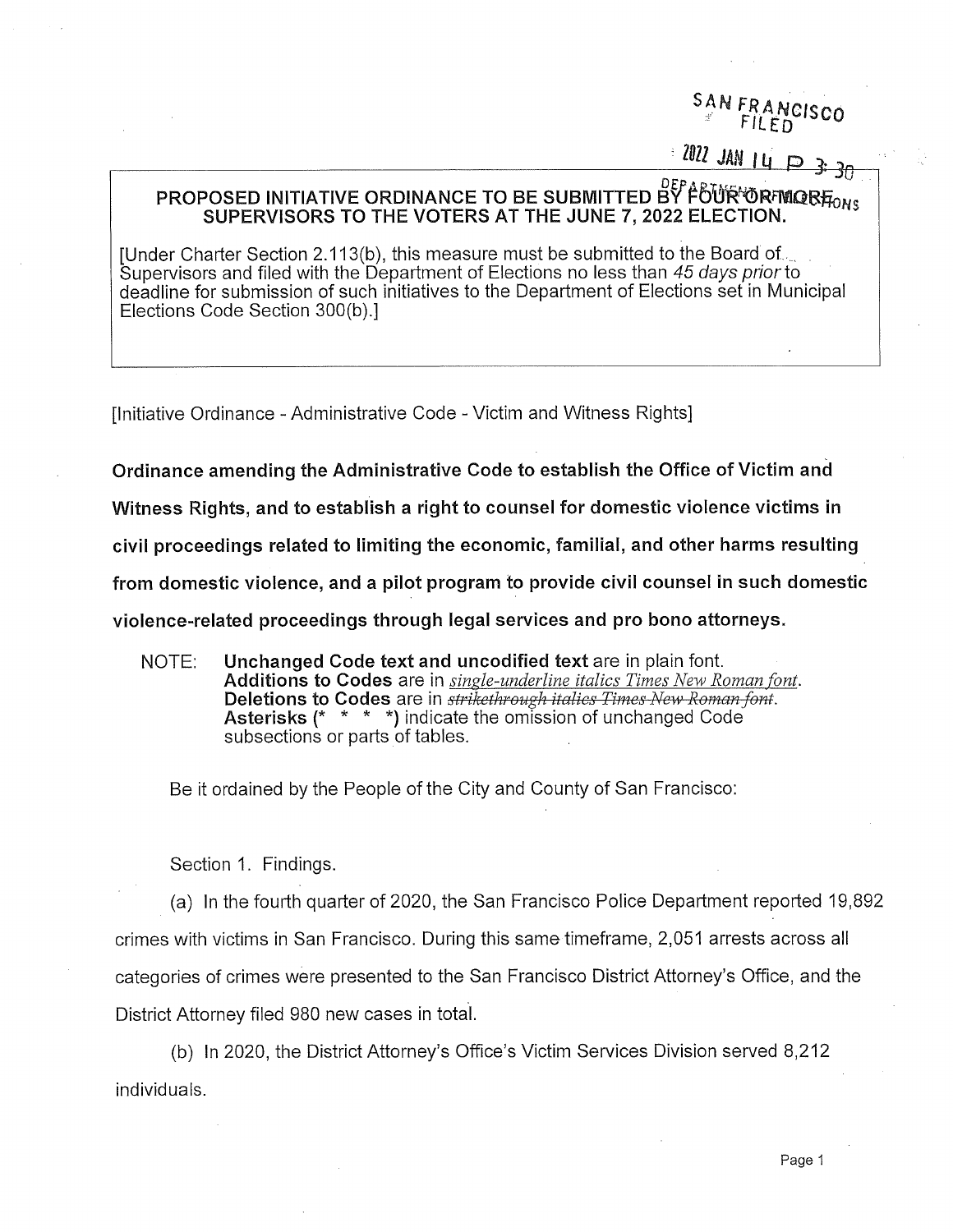(c) A number of categories of serious crime in San Francisco increased from 2019 to 2020; burglary by 52%, arson by 40%, motor vehicle theft by 37%, and homicide by 17%.

(d) Crime is threatening all parts of our community, but minority communities are particularly hard-hit. In 2020, people of color were 73% of aggravated assault victims, 70% of battery victims, 83% of robbery victims, 63% of burglary victims, 88% of homicide victims, and 67% of sexual assault victims.

(e) During the COVID-19 pandemic, San Francisco has seen an increase in domestic violence service needs. For example:

- The number of calls to the five San Francisco supported crisis lines was 8,647 in Fiscal Year 2019 and 11,829 in Fiscal Year 2020.
- There was a 166% increase in calls to W.O.M.A.N., Inc. Cooperative Restraining Order Clinic from April to June of 2020.
- From Fiscal Year 2019 to Fiscal Year 2020, there was a 78% decrease in cases resolved through jury trial for domestic violence, stalking, and elder abuse.

(f) From Fiscal Year 2015 to Fiscal Year 2020, police arrests in response to reported incidents of domestic violence in San Francisco have remained steady at a rate of between 53%-57%. In FY 2020, only 28% of cases presented were prosecuted by the District Attorney's Office.

(g) Domestic violence survivors with legal representation in child custody cases generally receive more favorable outcomes than those who are not represented.

(h) As of August 2016, the state of California had approximately 40,000,000 inhabitants, including almost 260,000 lawyers. Of those, only 960 were funded by IOLTA. (Interest on Lawyer Trust Accounts) to represent people who cannot afford to pay for legal representation.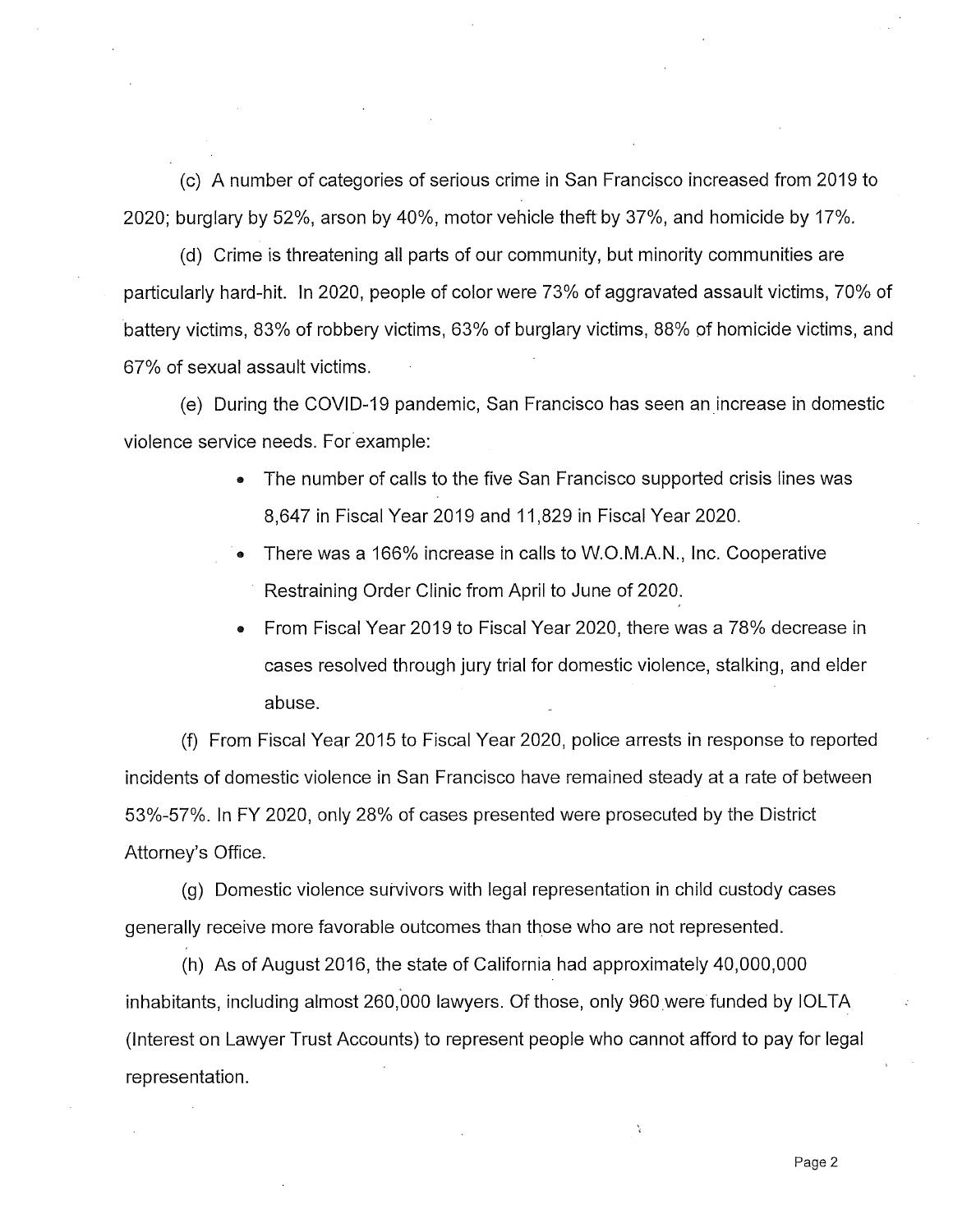Section 2. The Administrative Code is hereby amended by adding Article XXVII in Chapter 2A, consisting of Section 2A.430, to read as follows:

### ARTICLE XXVII: OFFICE OF VICTIM AND WITNESS RIGHTS

### SEC. 2A.430. OFFICE OF VICTIM AND WITNESS RIGHTS.

**Establishment.** There shall be an Office of Victim and Witness Rights (the "Office") to  $(a)$ coordinate services provided by the City to victims and witnesses of all types of crime. The Office shall be a department of the City, and shall include such officers and employees as are authorized pursuant to the budgetary and fiscal provisions of the Charter. The Mayor shall appoint a Director of the Office (the "Director"). The Director shall be a department head, and shall have the powers and duties given to a department head under the Charter and Municipal Code.

**Duties and functions.** Except as otherwise provided in the Charter, and in addition to  $\cdot$ (b) any other duties assigned by ordinance or pursuant to Charter Section 4.132, the Office shall have the following duties:

Services to Victims and Witnesses. The Office shall itself provide, or shall  $(1)$ monitor and coordinate the provision of, comprehensive services to victims and witnesses (referred to, collectively, as "clients") of all types of crimes. Such comprehensive services shall include but not be limited to translation services for non-English-speaking victims and witnesses and interpretation services for the deaf or hard of hearing; follow-up contact to determine whether a client received necessary assistance; field visits to a client's home, place of business, or other location, whenever necessary to provide services; facilitation of volunteer participation in the provision of client services to encourage community involvement; and services for elderly clients, as appropriate to their particular needs.

Consultation and coordination with public safety agencies. The Office shall  $(2)$ consult and coordinate with all relevant City agencies, including but not limited to the Police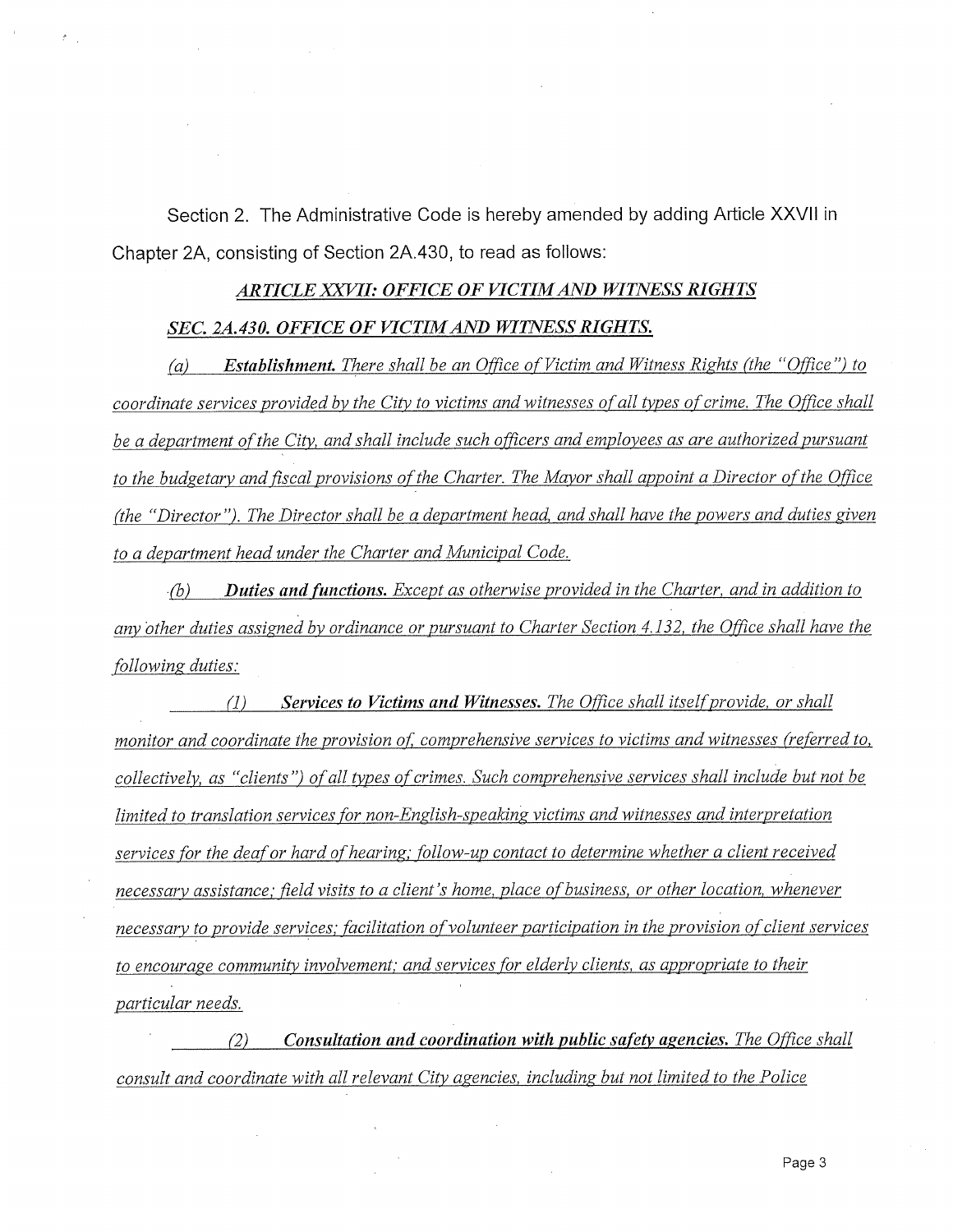Department, District Attorney's Office, Sheriff's Office, Adult Probation Department, Department of Public Health, Human Rights Commission, and Department on the Status of Women, as needed to provide effective services in the areas listed in Section 2A.430(b)(1) above.

Survey. On at least an annual basis, the Office shall survey clients served by the  $(3)$ Office for feedback regarding the quality, adequacy, and scope of services to clients provided, monitored, or coordinated by the Office. In conducting this survey, the Office shall seek input from community groups in evaluating whether the services to clients have been culturally competent and tailored to meet the priorities of marginalized groups. No later than March 1 of each year, starting in 2023, the Office shall present to the Board of Supervisors a report summarizing the results of the survey covering the prior calendar year and the Office's plan for adapting its operations to meet the needs identified in the survey, including the priorities expressed by members of marginalized groups. At the time it submits the report, the Office shall make available to the Board of Supervisors the raw survey results used to compile the report. Such data shall be presented in deidentified form and may, at the discretion of the Office, be presented in aggregate form.

City service evaluation. The Office shall, in coordination with other City  $(4)$ departments, analyze survey results and other data reflecting the needs of clients and the degree to which specific categories of needs are being met by current City services, and shall recommend to the Board of Supervisors policies for addressing identified unmet needs. The Office's evaluation and reporting procedures shall comply with the standards set forth in Part 4, Title 6, Chapter 4, Article 2 of the California Penal Code, as may be amended from time to time.

**Consolidation plan.** No later than one year after appointment of a Director of  $(5)$ the Office, the Office shall introduce at the Board of Supervisors an ordinance that describes a proposed plan for consolidating all City services for victims and witnesses under the Office.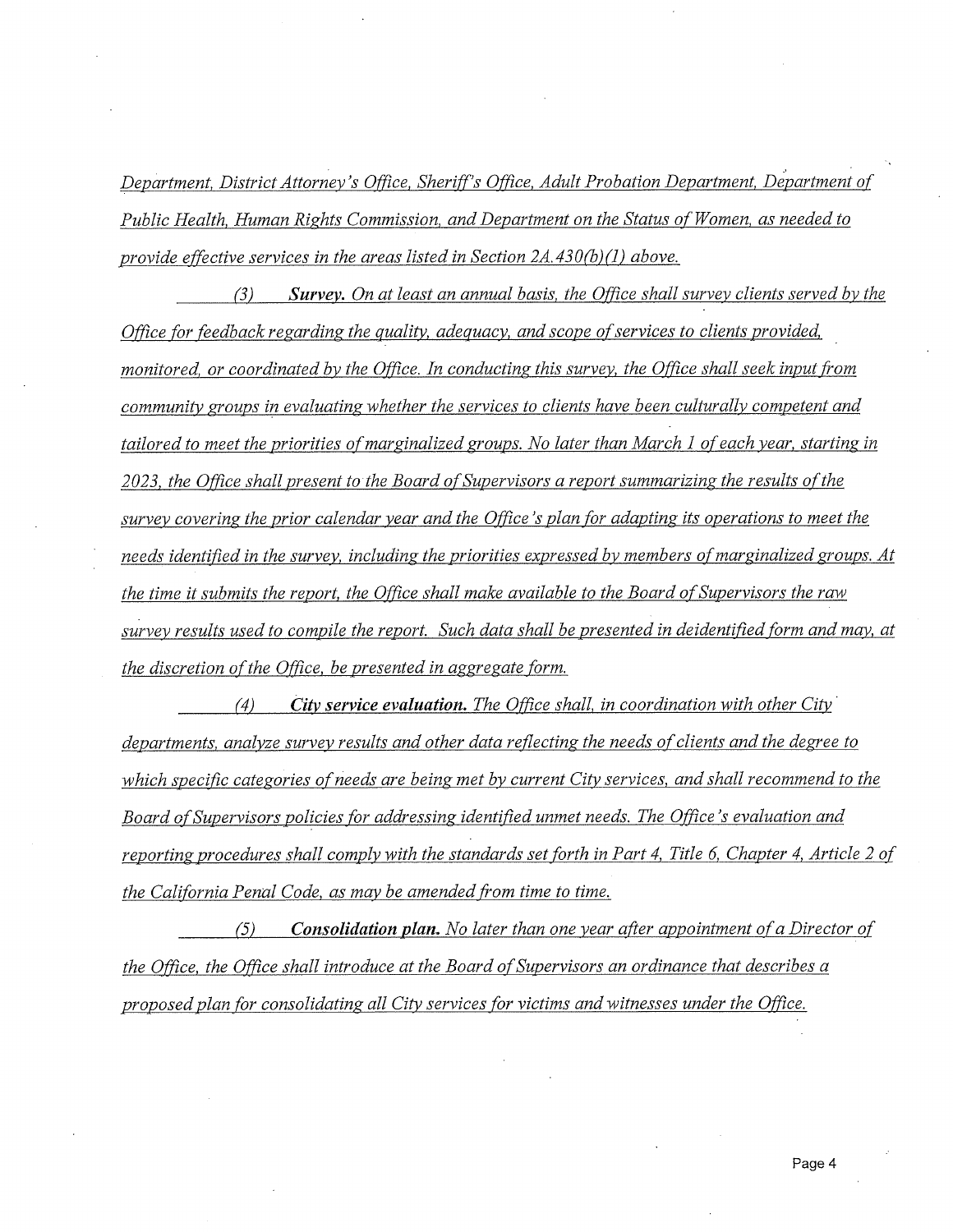**Other duties.** The Board of Supervisors may modify the duties of the Office set  $(6)$ forth in subsections  $(b)(1)$  through  $(b)(5)$ , and may add to those duties or transfer any of those duties to other City departments, by ordinance approved by a majority of the Board.

Section 3. The Administrative Code is hereby amended by adding Chapter 58A, consisting of Sections 58A.1, 58A.2, 58A.3, and 58A.4, to read as follows:

#### **CHAPTER 58A:**

#### RIGHT TO CIVIL COUNSEL FOR VICTIMS OF DOMESTIC VIOLENCE.

#### SEC. 58A.1. DEFINITIONS.

For purposes of this Chapter 58A, the following definitions apply:

"Domestic Violence" has the meaning set forth in Section 6211 of the California Family Code, as may be amended from time to time.

"Domestic Violence Victim" means a person against whom an act of Domestic Violence has been perpetrated.

SEC. 58A.2. RECOMMENDATIONS REGARDING RIGHT TO DOMESTIC VIOLENCE CIVIL COUNSEL PILOT PROGRAM.

No later than three months after the Director of the Office of Victim and Witness Services (the "Director" of the "Office") is appointed, or by January 1, 2023, whichever is sooner, the Office shall introduce at the Board of Supervisors an ordinance setting forth recommendations regarding the creation of a San Francisco Right to Domestic Violence Civil Counsel Pilot Program ("Pilot") Program") to be administered by the Office and to take place for one year in Fiscal Year 2023-2024.

SEC. 58A.3. RIGHT TO DOMESTIC VIOLENCE CIVIL COUNSEL PILOT PROGRAM FUNDING, ADMINISTRATION, AND EVALUATION.

(a) It shall be City policy that, consistent with the legislative, budgetary, and fiscal provisions of the Charter, in Fiscal Year 2023-2024, the City's fiscal commitment to the Pilot Program shall be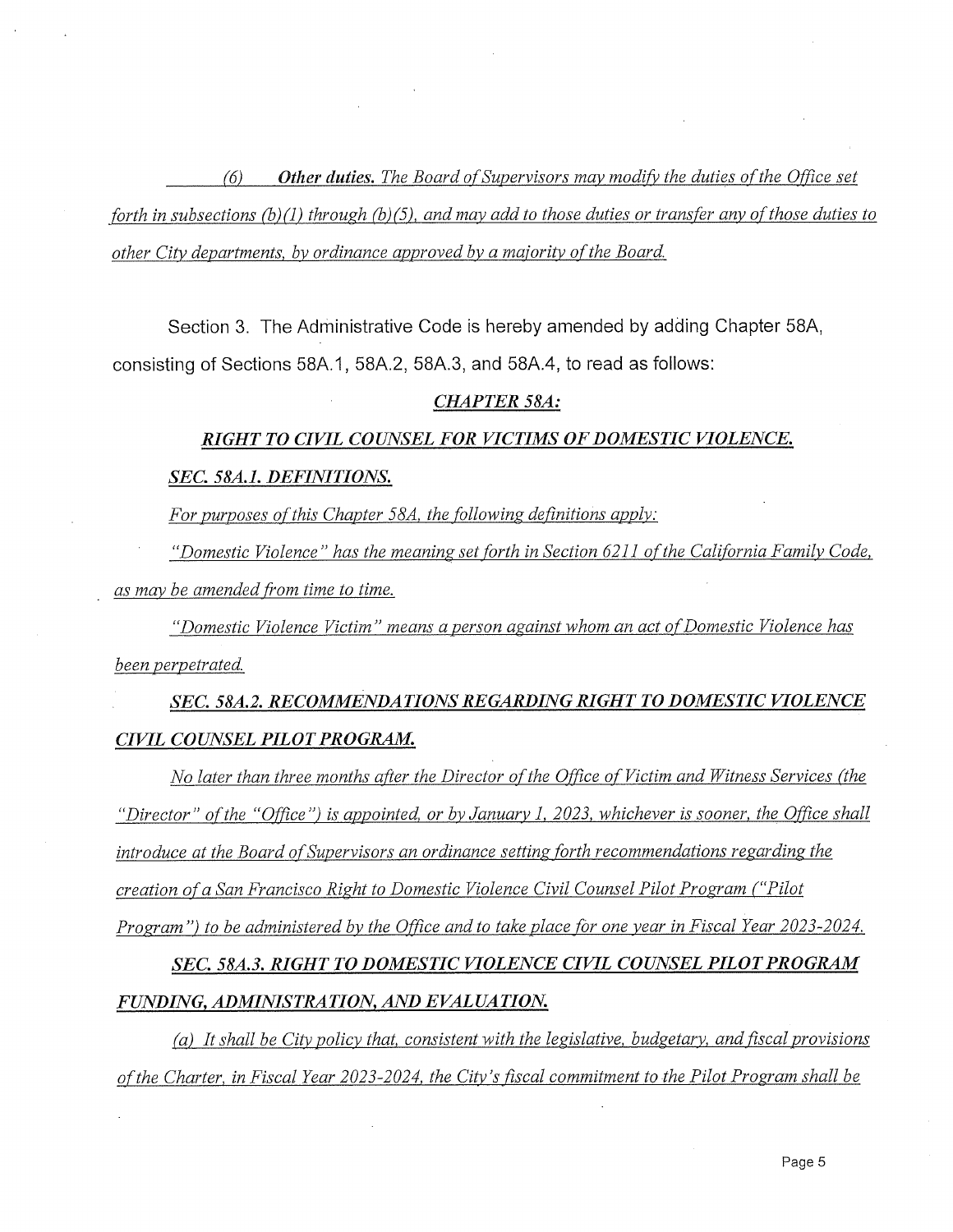limited to the cost of staff support for program coordination among the City, the Superior Court, nonprofit organizations, and others involved in the Pilot Program. The legal services provided under the Pilot Program shall be provided by pro bono and legal services attorneys, under the direction of the Office.

(b) Prior to the commencement of the Pilot Program, the Director shall develop a work plan and a process for independent evaluation of the Pilot Program, and shall coordinate among all parties involved in the Pilot Program to ensure that all such parties participate in the evaluation. The Director shall submit this evaluation to the Board of Supervisors within four months of completion of the Pilot Program. The evaluation shall include the following: (a) analysis of data collected regarding the impact of the Pilot Program on demand for City services; (b) feedback from Domestic Violence Victims; (c) assessment of the effectiveness of the Pilot Program in improving outcomes for Domestic Violence Victims, and assessment of whether there is a continued need for the Pilot Program; and (d) strategies and recommendations for maximizing the benefit of civil legal services for Domestic Violence Victims in the future. If the evaluation finds that the Pilot Program is generally successful, the Office shall, within six months of completion of the Pilot Program, introduce an ordinance at the Board of Supervisors to request that the Board consider extending, expanding, and/or making permanent the work of the Pilot Program.

SEC. 58A.4. PROVISION OF CIVIL LEGAL REPRESENTATION FOR VICTIMS OF DOMESTIC VIOLENCE.

**Provision of legal representation.** Consistent with the legislative, budgetary, and fiscal  $(a)$ provisions of the Charter, the City shall establish and operate a program, under the direction of the Office, to provide Domestic Violence Victims with legal representation in civil legal matters addressing the impacts of Domestic Violence at no direct cost to the Domestic Violence Victims. This free legal representation shall be available to any Domestic Violence Victim (1) who resides in the City regardless of the location of the Domestic Violence incident, or (2) is the victim of a Domestic Violence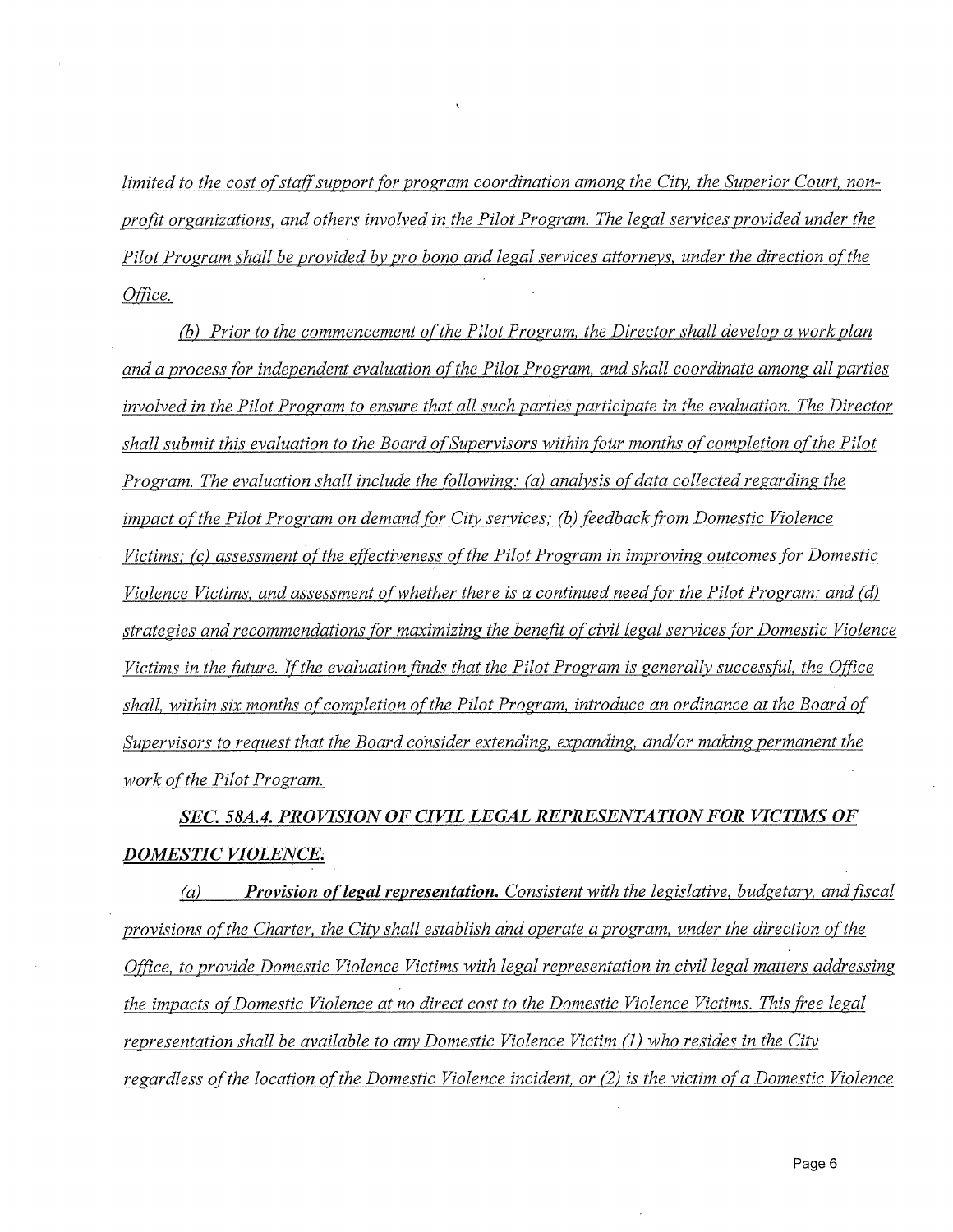assuming, nor is it imposing on its officers and employees, an obligation for breach of which it is liable in money damages to any person who claims that such breach proximately caused injury.

Section 5. Severability. If any section, subsection, sentence, clause, phrase, or word of this ordinance, or any application thereof to any person or circumstance, is held to be invalid or unconstitutional by a decision of a court of competent jurisdiction, such decision shall not affect the validity of the remaining portions or applications of the ordinance. The Board of Supervisors hereby declares that it would have passed this ordinance and each and every section, subsection, sentence, clause, phrase, and word not declared invalid or unconstitutional without regard to whether any other portion of this ordinance or application thereof would be subsequently declared invalid or unconstitutional.

Date:

Date:

Date:

SUBMITTED.

Member, Board of Supervisors

Member, Board of Supervisors

Member, Board of Supervisors

Member, Board of Supervisors

n:\legana\as2021\2100456\01576107.docx

1/14/2022<br>14/2022 Date:

 $14/2000$